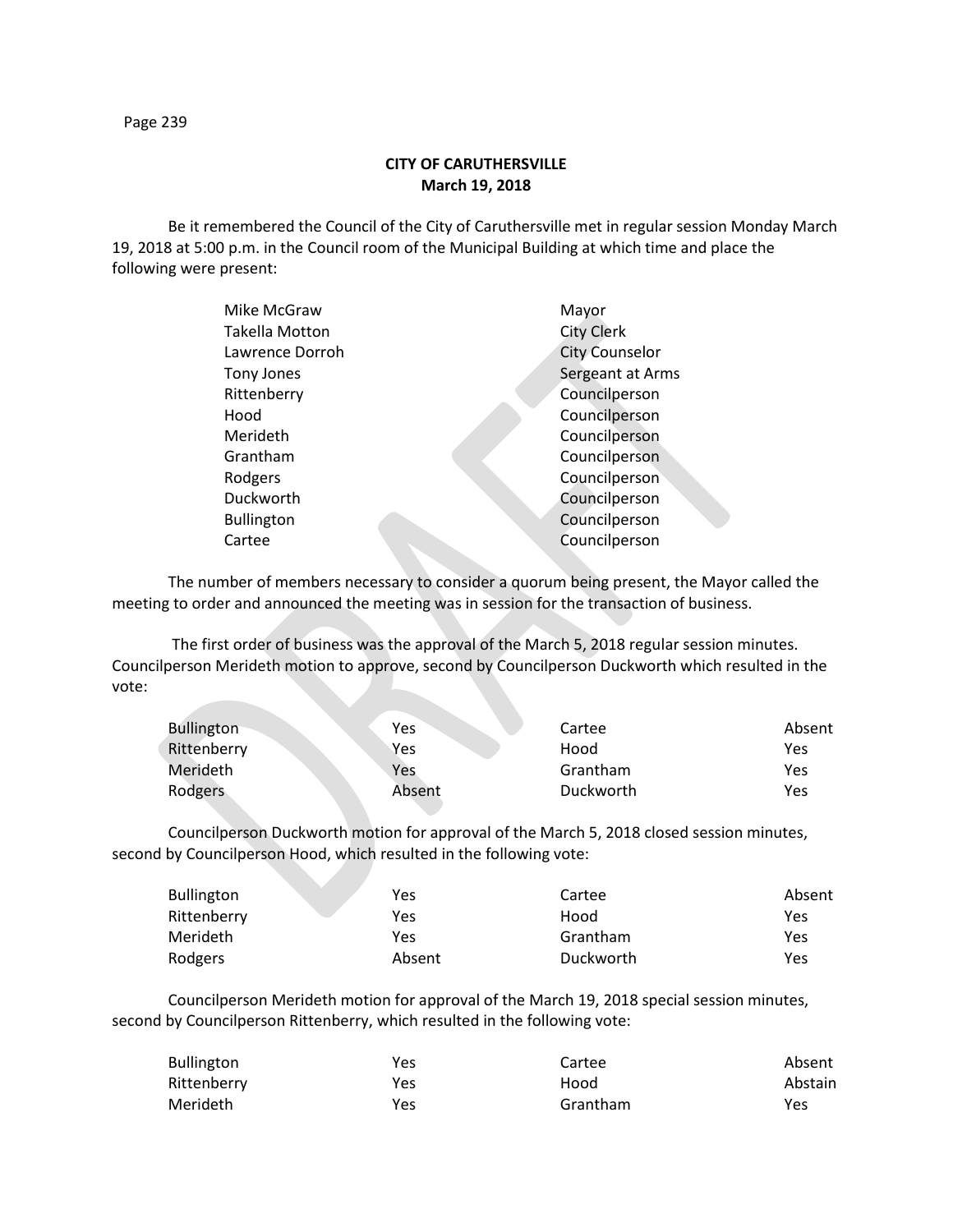| Rodgers | Absent | Duckworth | Abstain |
|---------|--------|-----------|---------|
|         |        |           |         |

Councilperson Hood motion to approve the reports and bills, second by Councilperson Merideth, which resulted in the following vote:

| <b>Bullington</b> | Yes    | Cartee    | Absent |
|-------------------|--------|-----------|--------|
| Rittenberry       | Yes    | Hood      | Yes    |
| Merideth          | Yes    | Grantham  | Yes    |
| Rodgers           | Absent | Duckworth | Yes    |

Mayor's report; Mr. Rosen of PACE Properties is in continual contact with a Nevada investor, and has confided in the Mayor as to what will be released to the public, otherwise there's no comment. There was a meeting last week with the Arts Council, and they had comments on the proposed drafted contract, which are being taken into consideration. Magnitude 7 is taking the place of Noranda, and applications can be taken at the Sikeston Job Center 202 South Kingshighway. The pay starts at \$20/hr. with the average being \$30/hr. Cedric Kyles and Allen Warren are working on their plan to submit to Planning & Zoning regarding the 12.5 acres of the FEMA Park property; the security deposit has been paid. The hearing for Liberty Utilities rate increase of \$14.09 for Southeast Missouri and Northeast Missouri for \$2.06 will be Friday March 23, 2018 at 12:00 p.m. at City Hall in Sikeston Missouri.

Ed Reeves has filed in court suit against McCoy's Salvage Yard as part of the Brownsfield Application process. The airport courtesy car was purchased from the Missouri State Agency for Surplus Property for \$6,025. The Carnell property is ready to be demolished contingent upon getting the roll offs on a surface that's solid. The Marlar Project is wrapping up; there will be a Performance Hearing conducted by Mitzi Dell to close out the project Tuesday, March 20, 2018. Bids will be opened Tuesday for the Mooreland Dr. Project March 20, 2018 at 2:00 p.m. at City Hall. The river stages are at 32 ft. today, the flood gates are still up, and the debris is being cleaned up. SEMO Healthnetwork will be making an announcement soon with the location and services that will be provided; there will also be jobs that are available. The East 20<sup>th</sup> St. project will start in 2018 and will have to be completed by September 2019.

Street & Sanitation/Airport/Building Inspector; Terry Rushing reported that G & C Contracting will begin moving in equipment Wednesday to start the drainage on 9<sup>th</sup> and Belle. Since the last storm there has been a lot of time spent picking up debris and junk. Street & Sanitation has spent the bulk of today picking up driftwood and debris at the riverfront, and clearing the roadways of mud. There were 4 employees that made the trip to Jefferson City to pick out a car for the airport, and felt they picked the one that will give the City the best service. The fuel system at the airport has been repaired and is back in operation.

Code Enforcement; Sonya Fuller reported that she's surveying several properties, and have sent out 13 letters to abate the nuisance. Ms. Fuller will be sending out additional letters this week, and the partnering with Mers Goodwill is ongoing. Terry Rushing made mention that he and John Chittenden had reviewed the flood plain for the State Emergency Management Agency, and didn't see any significant changes in the maps.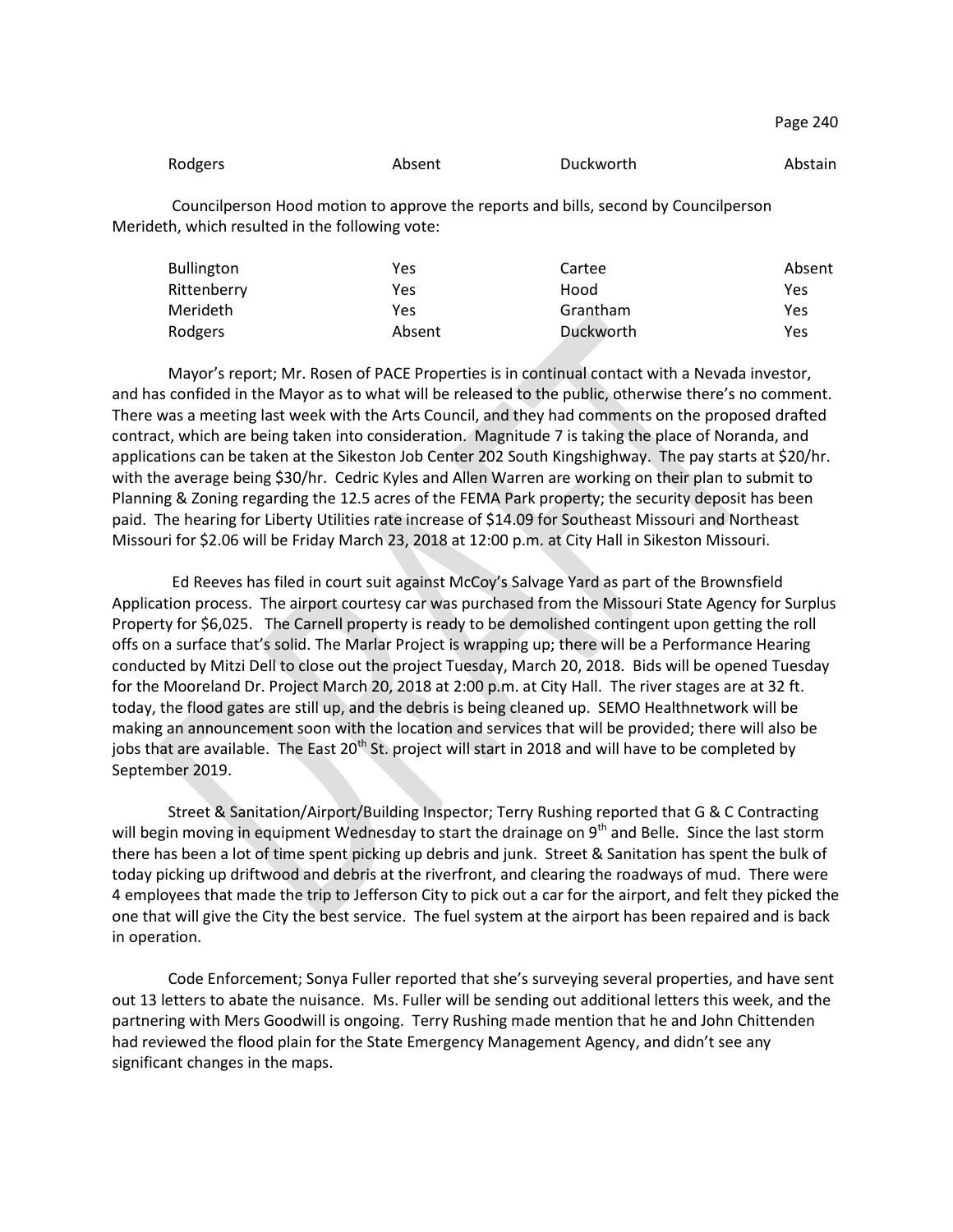## Page 241

Park & Recreation; Wes Deere reported that the baseball and softball teams had been picked, and the High School softball was underway. There has been stop and go on the roof because of inclement weather. There has been contact with field maintenance representatives in regards to the turf work and field conditions. Mr. Deere talked with the baseball commissioner as to what needs to be done to the field priority wise, and getting the most bang for buck.

Budget report; Councilperson Bullington reported that Doug McDowell is working on a budget report for the City to see what the major concerns are, and offer suggestions as to what can be done for corrections. The tax season has him busy, and McDowell probably won't get to the report until 2 or more meetings.

Library report; Teresa Tidwell reported that they are continually working on outreach, and has finished up with the early literacy group. Kay Snow continues to go to the Nursing Home taking along large print books, audio books, and magazines.

Water & Sewer; Paul Shaw reported the department had replaced meters at the County jail, and Midtown Apartments. There's already an indication of more usage than what has been previously recorded. This week a hydrant will be replaced on 14<sup>th</sup> and Vest, and West Haven and the Public Safety Building will be getting new meters. The employees at the Water plant have been working on their floors and countertops which have saved money by doing it in house. The Nursing Home tap will be done tomorrow. There was mentioning of the need to find a funding source for the Waste Water Plant disinfection system with the last estimate being at \$750,000. Bids were opened for the hydrant project budgeted for \$15,000 out of Sales Tax. The lowest bid came in at \$25,000 with Rogers Hydrant, for each year contracted for 3 years. The hydrant project is for the maintenance of the hydrants. There was discussion about the benefits of having a hydrant maintenance contract. Councilperson Cartee motion to table for further review, second by Councilperson Merideth, which resulted in the following vote:

| <b>Bullington</b> | Yes | Cartee    | Yes |
|-------------------|-----|-----------|-----|
| Rittenberry       | Yes | Hood      | Yes |
| Merideth          | Yes | Grantham  | Yes |
| Rodgers           | Yes | Duckworth | Yes |

There was not a quorum for the Water Committee meeting; therefore the adjustments would need to be voted on. Councilperson Grantham motion to approve the adjustments, second by Councilperson Rittenberry, which resulted in the following vote:

| <b>Bullington</b> | Yes | Cartee    | Yes |
|-------------------|-----|-----------|-----|
| Rittenberry       | Yes | Hood      | Yes |
| Merideth          | Yes | Grantham  | Yes |
| Rodgers           | Yes | Duckworth | Yes |

Insurance report; Councilperson Rittenberry reported that Mike Deren with Group Benefits had come to the Special Meeting March 13, 2018 to discuss the current plan and proposed renewal rate. If the City continues to pay the same premium, the plan would be underfunded by \$153,616.56; if there's an increase in premiums by \$297.71 the projected reserves would be \$70,149.23. There are